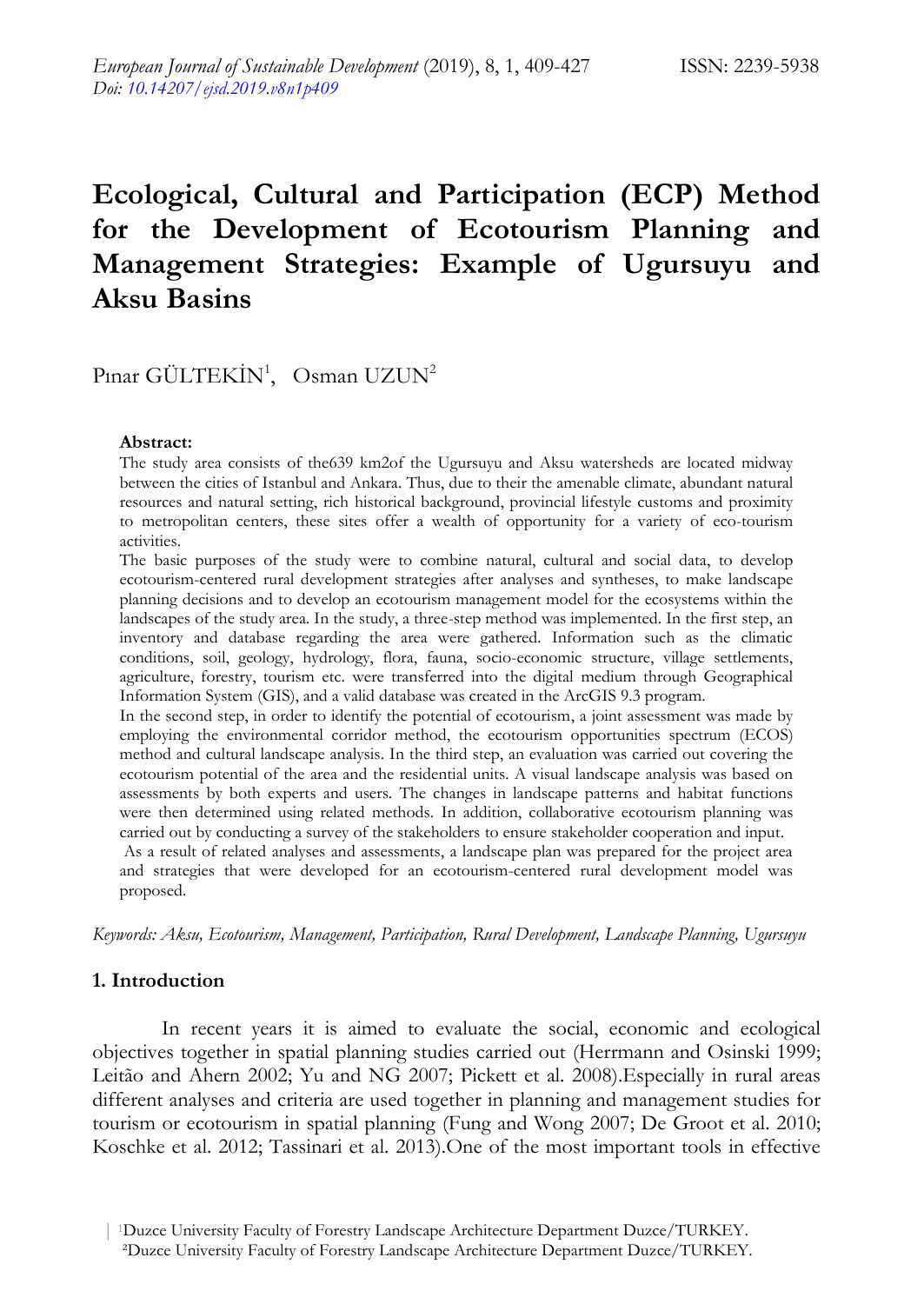use of natural resources and spatial planning with participation is landscape planning(Marsh 2005; Leitão and Ahern 2002; Termorshuizen et al. 2007; Steiner 2012). Landscape planning has been defined as "forward-looking actions intended for developing, improving or recreating landscapes" in European Landscape Convention (Şahin 2003).In the area where landscape planning will be done, firstly ecological functions and processes should be understood and the interaction between nature and human beings within the landscape should be set forth to support the landscape plans (Uzun and Gültekin 2011; Uzun et al. 2010).According to Hersperger (1994), ecological landscape planning studies aim a precise synthesis of nature and human beings. Consequently, landscape ecology not only pays attention to natural, physical and biological aspects, but it also takes historical, cultural and socio-economic aspects into consideration.

While the purpose of the study was to contribute the development and strengthening of local identity in Ugursuyu and Aksu Watersheds, secure the future of natural and cultural legacy in the area and increase the life quality of local community; "ecotourism" was suggested as the developing factor for improvement potential of the area.

Ecotourism is a journey that involves protection of ecosystem in a respectful manner towards local community(Ross and Wall 1999). (Gültekin and Gültekin 2011; Gültekin and Uzun, 2012; Gültekin and Gültekin 2015; Gültekin et al. 2015; Gültekin et al. 2013; Akova 2006). According to Ziffer (1989), ecotourism is a type of tourism which takes its features from natural history that also includes local cultures. While ecotourism is being organized as an activity, existence of local community should not be neglected. Local community plays a significant role in ensuring that the income received from ecotourism activities makes a high contribution to the district economy and in the achievement of sustainability and many more criteria (Bekiroglu 2008; Gültekin and Gültekin 2012; Uzun et al. 2015; Gültekin et al. 2014; Gültekin et al. 2016). Before deciding on implementation of ecotourism in a rural area, level of enthusiasm among local community and all other stakeholders (private sector-local administration-national administration) to carry out some recreation-tourism activities without damaging natural features.

Regarding the ecosystems within Ugursuyu and Aksu watersheds, which have a total surface area of 639 square kilometers and are located within the boundaries of No.13 Western Black Sea Watershed, fundamental purpose of the study is integrating natural, cultural and social data, forming a landscape plan, taking planning decisions in the scale of 1/25.000 and developing an ecotourism management plan and strategies after planning.

### **2. Material and Method 2.1. Material**

The borders of the research area are comprised of the drainage basins of Ugursuyu and Aksu streams which are within boundaries of Duzce and Sakarya provinces in West Black Sea Watershed. The whole area consists of 639 km<sup>2</sup> . 1. 100 00 scaled Adapazarı G25 and Adapazarı G26 coded maps of General Command of Mapping were used while determining the boundaries. In the watersheds of Ugursuyu and Aksu that are situated in the middle of  $40^{\circ}$   $42'$   $20$ ,  $27'$  and  $40^{\circ}$   $37'$   $09$ ,  $21'$  North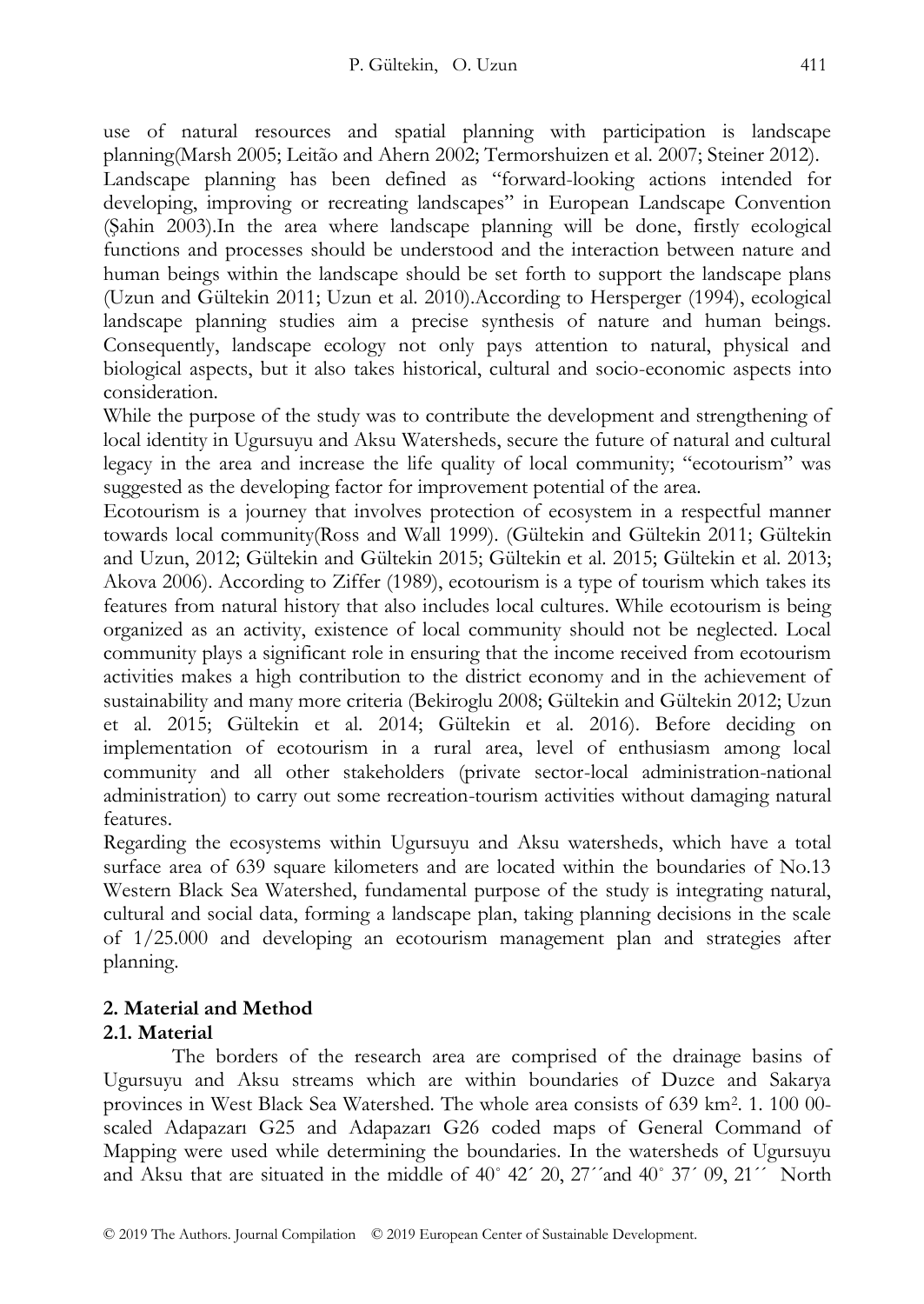latitudes and 31° 08´ 16, 89´´ and 31° 13´ 02´´ East latitudes, there are three provinces, fifty villages and one town**(Figure 1).**



*Figure1 Study Area Ugursuyu and Aksu Watersheds*

The reasons that Ugursuyu and Aksu Watersheds were chosen as the research area are that the area is rich in natural and cultural landscape values, has recreation possibilities for daily or weekend vacations required by two metropolises like Ankara and Istanbul, holds high ecotourism potential, does not contain ecologically-based spatial planning works, absence of incoordination between the administrative units that handle probable developments and problems that may occur within the area and the human pressure on nature that keeps increasing day by day in Turkey.

## **2.2. Method**

The method of study consists of 3 basic stages; Inventory, Analysis and Synthesis.In the inventory stage natural landscape elements (topography, geology, soil, climate, hydrology, flora and fauna etc.)and cultural landscape elements (settlement, tourism resources, roads, festivals etc.) were researched and mapped by using the Arc Map 9.3 program (General Command of Mapping1997, General Directorate of Mineral Research and Exploration 2008, Turkish Statistical Institute 2013).In the second stage of the method, suitability analysis, landscape function analysis and participation analysis were carried out as Ecological, Cultural and Participation (ECP) Method (**Figure 2**).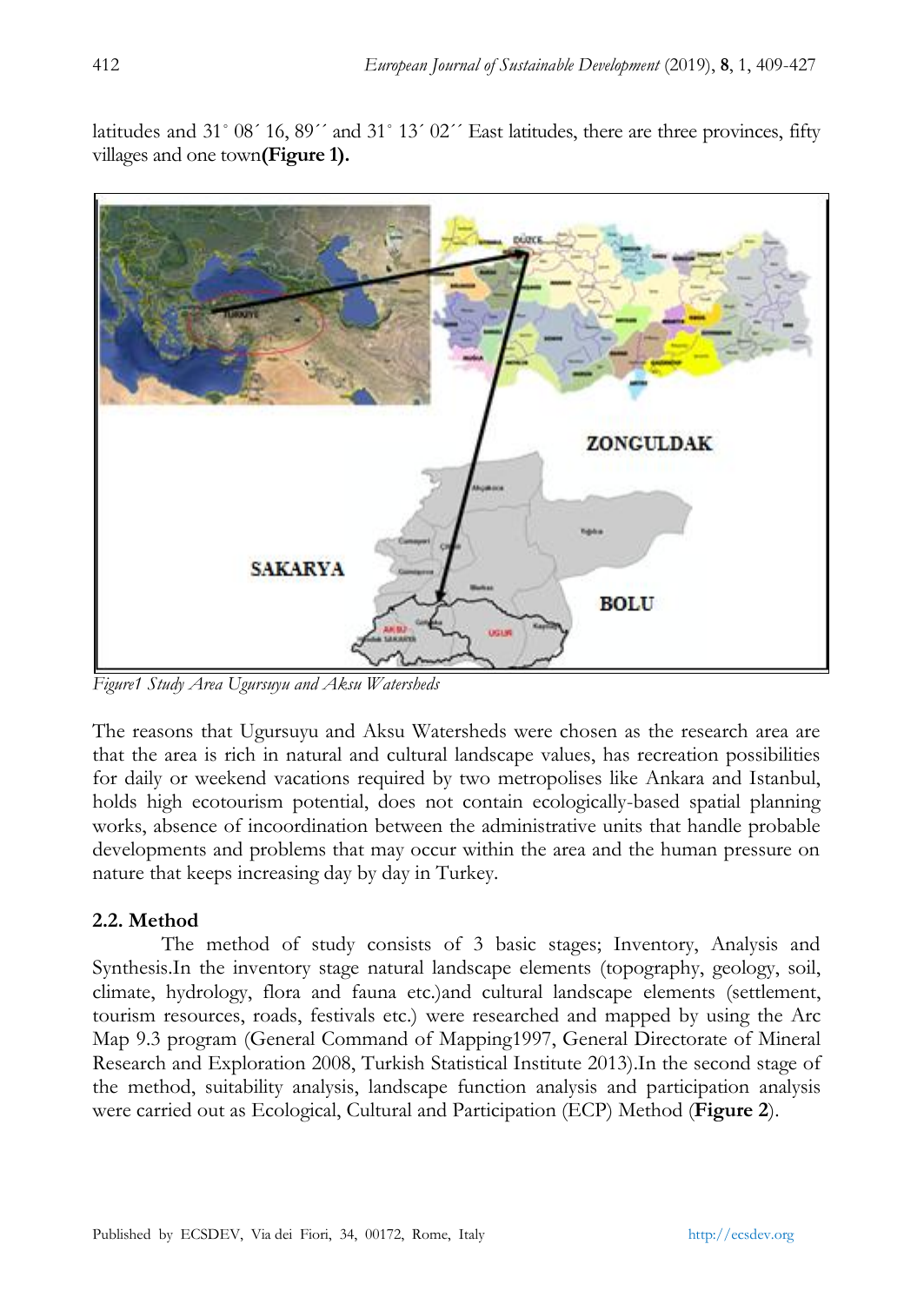

*Figure 2. Ecological, Cultural and Participation Method (ECP Method)*

Under the title of "Suitability Analyses", a combination of Environmental Corridors Method, ECOS Method, and cultural landscape analysis was used in order to determine the eco-tourism potential of the area and the villages in the area were grouped according to 5 point scale in terms of eco-tourism potential value.

As a final step of the suitability analyses, visual landscape quality assessments were made.As part of this study, a "survey based on visual resource management and user perception" was conducted.

Under the title of "Landscape Functions", structure, function and alteration factors were addressed for ecological assessment of the area and landscape was managed to be brought down to a measurable level by using "patch-corridor-matrix" theory. Thematic maps were created for both watersheds by analyzing satellite images of the area between years of 1999 and 2008. Afterwards, categorical and landscape-level measurements were made by using "Patch Analysis". As part of this process, patch size, number and shape, patch edge and core area index were utilized.

As a result of the use of the method, alteration of landscape pattern over nearly a decade was exhibited.

As a third step of landscape analyses, sociological aspect was addressed under the title of "Participatory Ecotourism Planning". The stakeholders that may participate in the ecotourism planning process were identified; benefits, priorities, behaviors and values of each stakeholder were determined and mutual goals and purposes were established. Through Rapid Rural Appraisal (RRA) method, mukhtars (elected village heads) of the local community were included in the participatory planning process.

In the final step of the method, an eco-tourism management plan was created for Ugursuyu and Aksu watersheds. Landscape plan was created and strategies were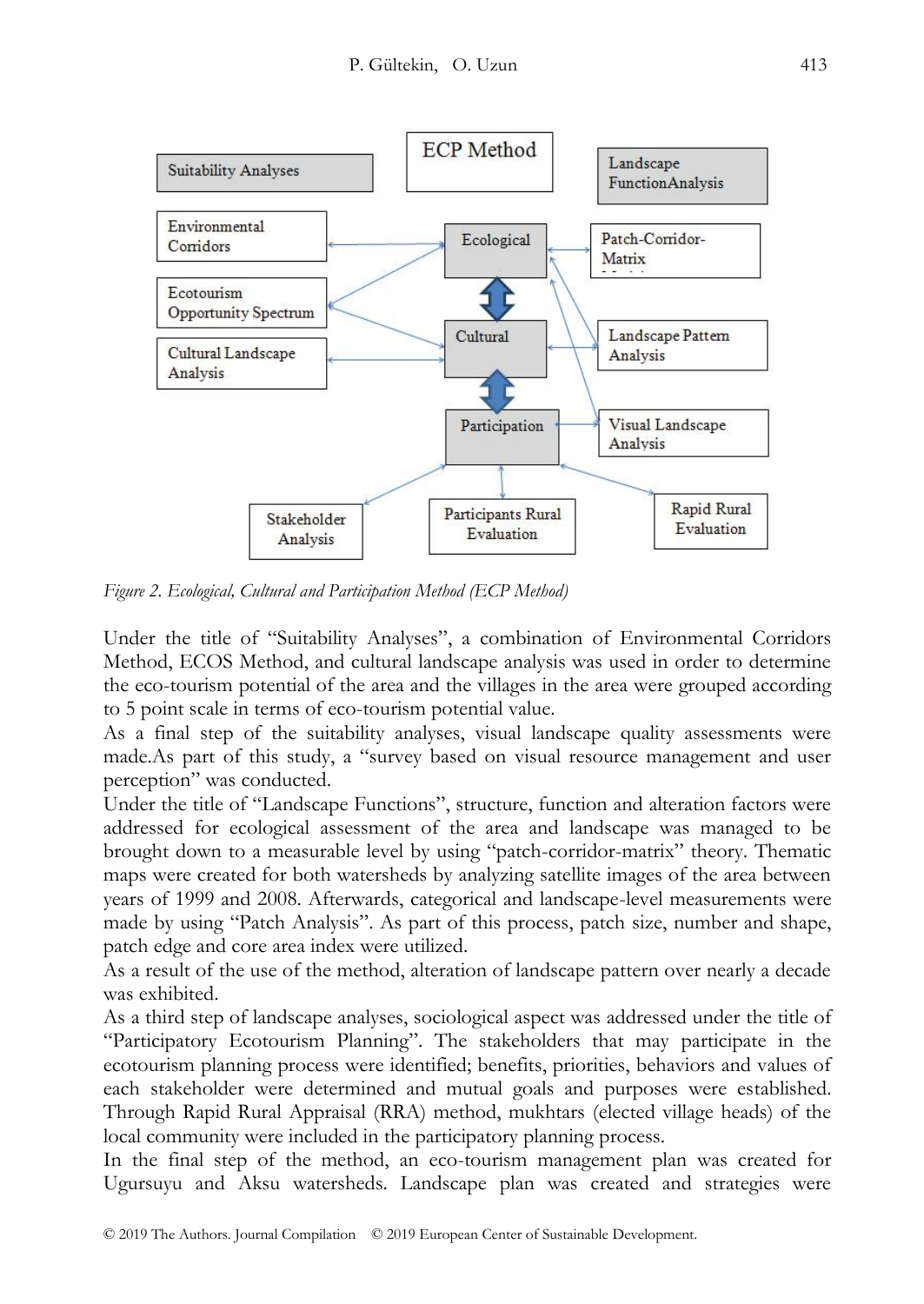developed by utilizing all methods together. As to the formation of ecotourism management plan, an enforcement and consultation board was designated and ecotourism development strategies specific to the area were determined.

## **3. Results And Discussion**

## **3.1. Suitability Analyses**

First of all, Philip Lewis's (1964,1998) environmental corridors technique was used in order to determine the ecotourism potential in the study area. Then ECOS method was applied in order to be able to classify 50 residential areas in the study area in terms of suitability for ecotourism possibilities and to determine the residential areas that were of importance in the development stage of ecotourism strategies.

Classification of main and additional sources can also be made according to spot, linear or polygonal characteristic. Within the scope of the thesis, the areas with more than %30 inclination were classified as polygonal data, peak points as spot data and streams as linear data. As additional sources, Wild Life Development Area and plateaus were classified as polygonal data, trekking routes as linear data and others as spot data. No spot sources of archaeological quality or of importance were encountered within the area **(Figure 3).**

Hills and areas with more than 30%slope were showed as topographic sources; hydrology as surface water and lakes as wetlands on man source map. As to additional sources; trekking areas, picnic areas, plateaus, horse riding areas and clearings within forests were determined as topographic additional sources; waterfalls, trout farms, thermal springs, bird watching towers, wildlife improvement areas and fish habitats as water-based additional sources and festivals and carnivals, health care centers, restaurants, camping areas, schools, important farmer's bazaars, fire watching towers and forest tending houses as historical and cultural sources. When maps of main and additional sources are overlapped, it is seen that there are corridors that extend from Efteni Lake to Aydınpınar and Beyköy towns, Samandere Waterfall to Topuk Pond and Efteni to Güzeldere respectively in Ugursuyu Watershed. Besides, there is another corridor that takes place in both watersheds extends from Beyköy Town to Aydınpınar and Gölyaka counties. This corridor contains quite a lot main and additional source on it.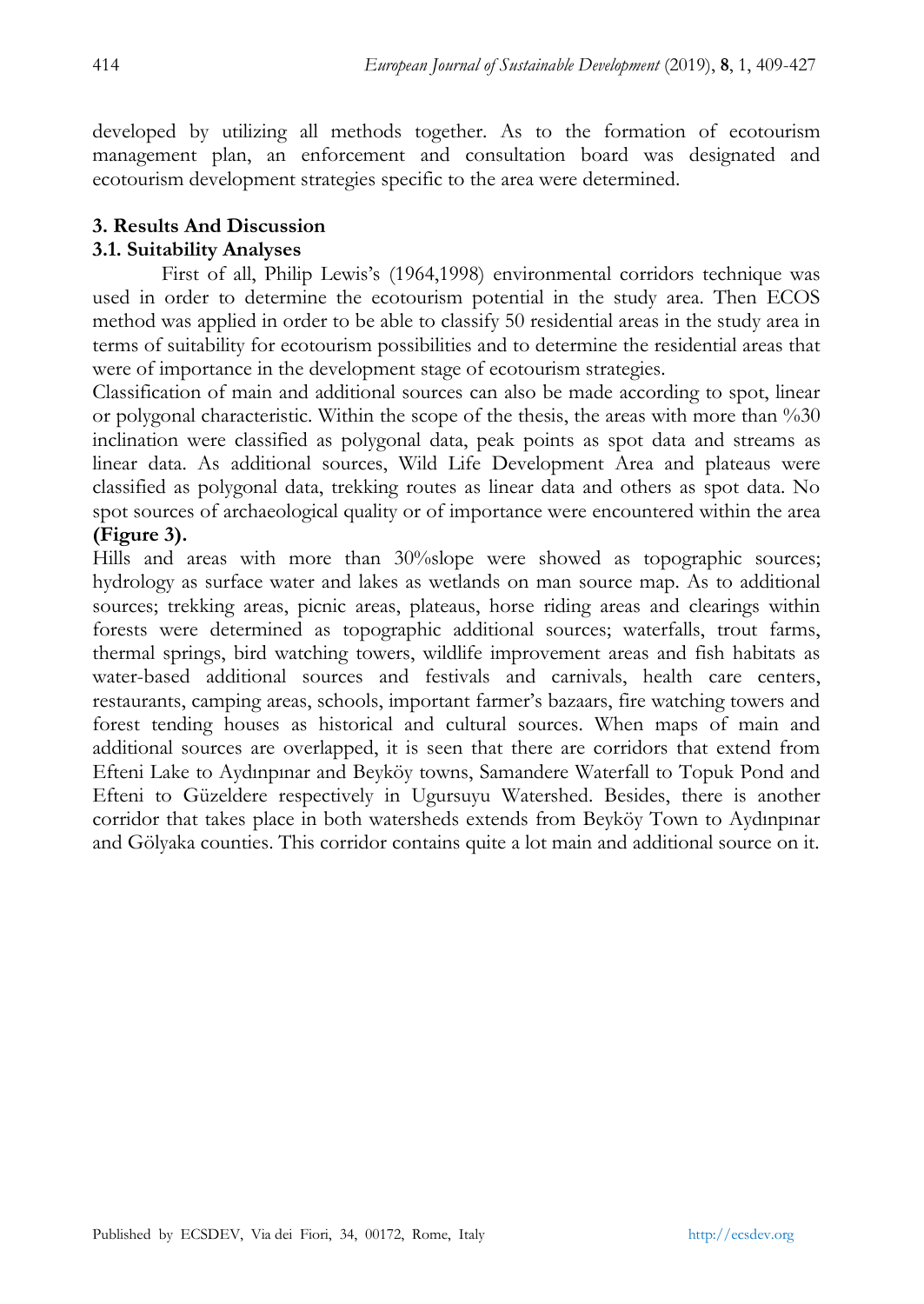

*Figure 3 Ugursuyu and Aksu Watershed's Environmental Corridors*

In Aksu Watershed, there is a corridor that extends from Aksu Village and goes across Saçmalıpınar Village to Kardüz Plateau and another corridor that contains Derebalık, Hıra and Çaşırcık plateaus. There are main sources and about 30 additional sources that were determined according to environmental corridors method on this corridor.

## **3.2. Application of ECOS and Cultural Landscape Analysis Methods**

Ecotourism Opportunity Spectrum (Boyd and Butler 1996; Aciksoz 2010)and Cultural Landscape Analysis(Uzun et al. 2010)methods were used together in order to examine ecotourism opportunities and cultural values in 50 residential areas within the area.

Scoring was conducted for 27 criteria in total, which are topographic structure variety, existence of forests, proximity to Efteni Lake, existence of young population, education status, ecotourism consciousness level, ecotourist accommodation opportunities, transport infrastructure, proximity to central county, infrastructure services, foodbeverage opportunities, current recreational opportunities, vegetative production, animal production, historical importance, elements with historical and archaeological quality, local architecture, handicrafts, religious places, festivals and carnivals, agricultural industry, cooperatives, plateau tradition, education, women's education and monumental objects.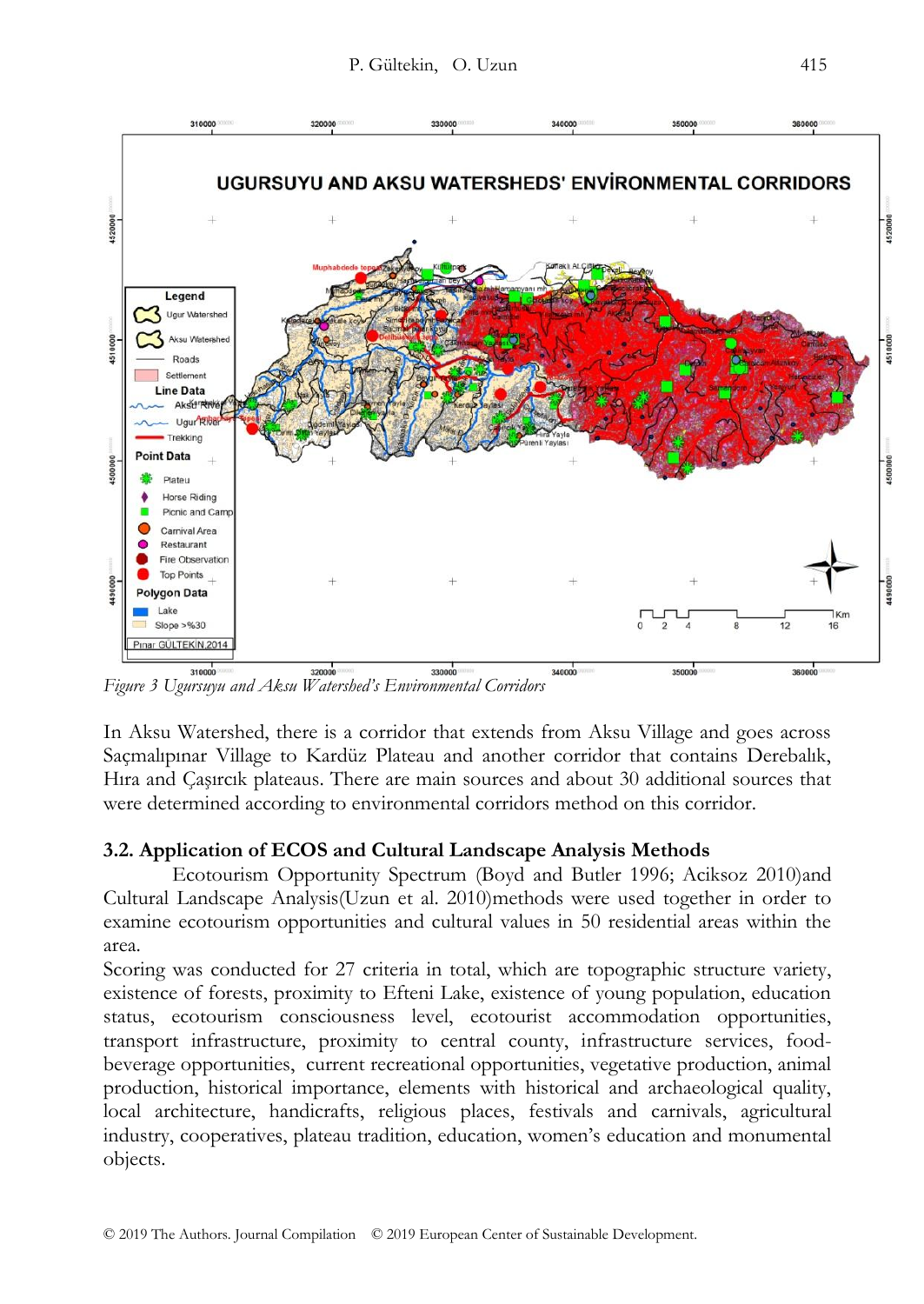Ecotourism opportunities were graded as very high, high, medium, low and very low in 5 point scale. 108 being the highest point; residential areas with points between 108 and 81 are interpreted as "having very high ecotourism opportunity"; 80 and 60 as "having high ecotourism opportunity"; 59 and 49 as "having medium ecotourism opportunity"; 48 and 38 as "having low ecotourism opportunity"; 37 and 27 as "having very low ecotourism opportunity".

Aksu Watershed does not contain any villages with "Very High" ecotourism opportunity. Residential areas with "High" ecotourism opportunity are Samandere, Güzeldere, Kavakbıçkı, Gölormanı, Bıçkıyanı, Beyköy, Konaklı and Derdin villages in Ugursuyu Watershed and Aksu, Saçmalıpınar and Hacısüleymanbey villages in Aksu Watershed. Residential areas with "Medium" ecotourism opportunity are Kaledibi, Çakırhacıibrahim, Ovapınar, Kuşaçması, Ballıca, Çınarlı, Uğur, Yeniyurt, Hacıazizler, Çatalçam, Çakırsayvan, Çamoluk, Tavak, Aktarla, Duraklar, Çınardüzü and Develi villages in Ugursuyu Watershed and Hamamüstü, Zekeriya, Yunusefendi, Muhabdede, Taşlıkköy, Bakacak, Bekiroğlu, Çamlıbel, Çayköy, Dikmen, Hacıyakup and Kadifekale villages in Aksu Watershed. Residential areas with "Low" ecotourism opportunity are Güven, Büyükaçma, Altunköy, Yazlık, İçmeler, Muratbey, Çamlıca and Kutlu villages in Ugursuyu Watershed and Sarıdere village in Aksu Watershed. There are no residential areas classified as having "Very Low" ecotourism opportunity in both watersheds (**Figure 4**).



*Figure 4. Ugursuyu and Aksu Watersheds' ECOS and Cultural Landscape Analysis Map*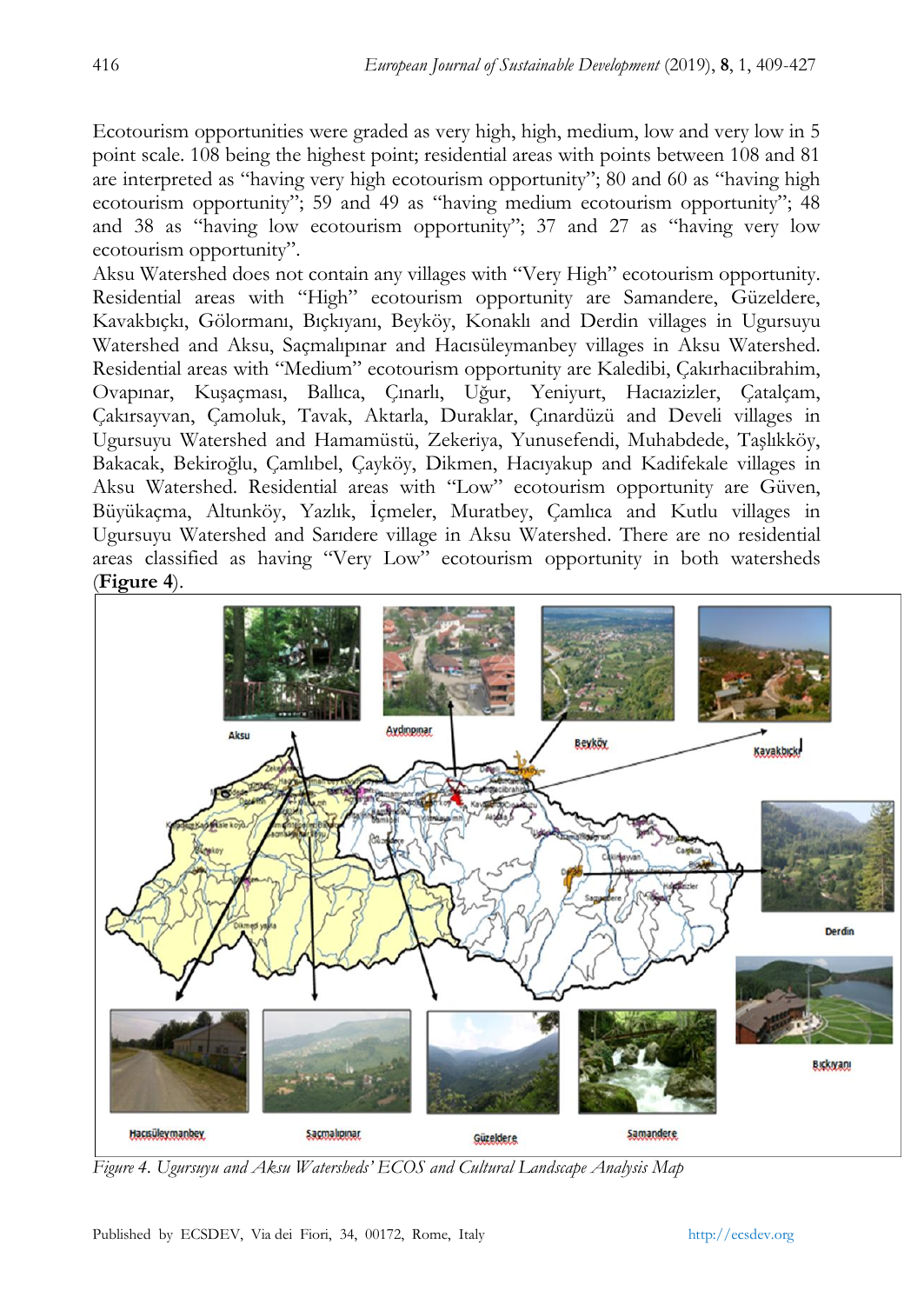### **3.3. Analyses Regarding Visual Landscape Quality**

Analyses were conducted on two levels which were expertise group and user group. Results of both methods were assessed together and strategies for ecotourism were set forth.In the study, coordinates of 174 points were taken. After visibility analyses, it was determined that 65% of the area was in a visible state.

For determination of visual landscape quality regarding the study area, VQM (Visual Quality Management) model that was developed by USA Bureau of Land Management (BLM, 2010) based on expertise opinion. For each point from which coordinates were taken, observation forms assessing seven factors which were land form, vegetation, water, color, rarity, wide-angle image and cultural changes on a 3-point scale were filled out and explanatory maps for these features were created (Uzun and Müderrisoğlu 2011).Visual quality points for spots were re-calculated for areas through Thiessen polygon method. Upon interpretation of these seven factors under aforementioned assessment criteria, maps were generated for each factor on CBS. Consequently, by overlapping these seven maps, "Visual Landscape Quality" map of Ugursuyu and Aksu watersheds were created **(Figure 5).**



*Figure 5.Ugursuyu And Aksu Watersheds' Visual Quality*

According to visual landscape quality classification of Aksu Watershed that was obtained as a result of overlapping, areas with 1st Class VLQ cover 3.6%; 2nd Class VLQ cover  $33.8\%$ ;  $3<sup>rd</sup> Class VLQ cover 47.6%$  and  $4<sup>th</sup> Class VLQ cover 14.5%$  of the region. Aksu Watershed contains all four visual landscape quality classes. Areas with highest visual landscape quality are Aksu upper watershed, Kardüz and Dikmen plateau vicinity.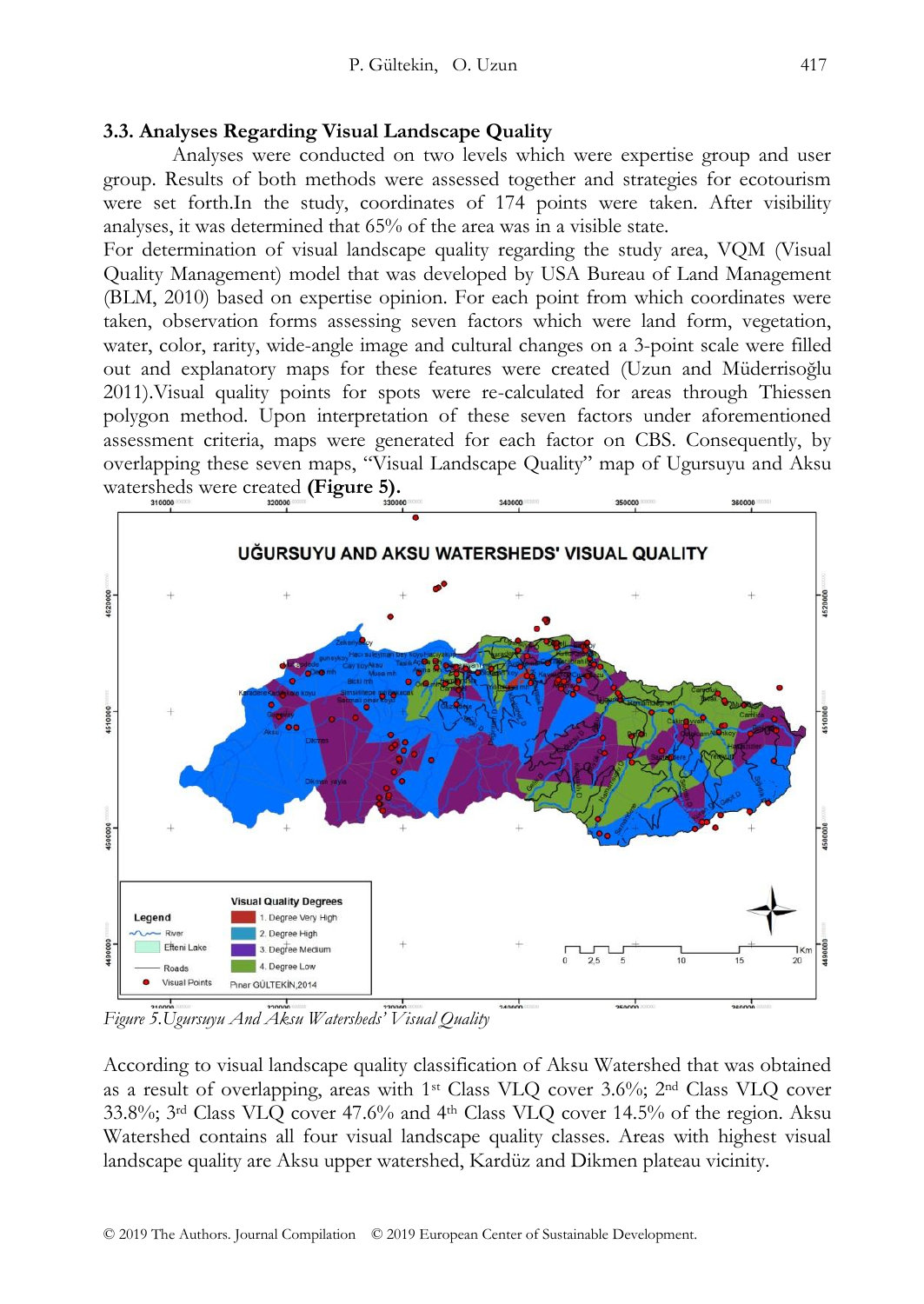In the second stage regarding visual quality; a survey was conducted to the tourists in Akçakoca, Karasu, Sapanca and Abant which are a day-trip away from metropolises of Istanbul and Ankara in order to determine opinions of potential ecotourists of Ugursuyu and Aksu watersheds about the area and to establish user requests and expectations. As part of this process, 240 surveys were conducted to the tourists visiting aforementioned sites. 207 of these surveys were deemed valid.

On the front page of the survey, participators were asked the reasons for preferring the related area, type of destination of their preference, whether they had participated in an ecotourism activity before in Duzce, if they had where and what ecotourism activities they had participated in.

On the back page, there were 20 photographs, 13 of which were from Ugursuyu Watershed and seven from Aksu Watershed. Photos were asked to be rated from 1 to 5 in terms of being nice-not nice, interesting-boring, safe-unsafe.

After being informed about the study area and purpose of study briefly and assessing 20 photos of the study area, 93.2% of the participators stated that they were interested in participating ecotourism activities in Ugursuyu and Aksu watersheds.

Upon assessment of visual preferences of the tourists who participated in the survey; it was clearly observed that they did not prefer images like hydroelectric power stations, construction sites etc. that cause natural damage and that these kind of areas cause tourism sites to lose their attractiveness. In addition, the fact that the tourists have found the photos that includes people safe, that they preferred photos with structures that offer accommodation and activity opportunities, that they did not prefer natural areas without any structure show that tourists want to have infrastructure and superstructure opportunities for their comfort in their destinations. In previous studies, it was indicated that one of the main complaints of the tourists was insufficiency of infrastructure and superstructure.

## **3.4. Conducting the Method on Landscape Function Analyses**

Alteration of landscape pattern in Ugursuyu and Aksu watersheds between years of 1999 and 2008 was assessed based on remote perception. Ugursuyu Watershed was divided into seven classes called coniferous forests, mixed forests, broad-leaved forests, open areas, water surfaces, agricultural areas and residential areas. As to Aksu Watershed, it was divided into six classes called coniferous forests, mixed forests, broad-leaved forests, open areas, agricultural areas and residential areas.

Based on land observations and previous studies related to the area, it was decided that the relationship between the components that constitute the structure of landscape in the study area would be best explained by these patch classes.

Studies to determine the alteration of landscape pattern are conducted according to Patch-Corridor-Matrix theory and by considering the habitat function of landscape. After generating thematic maps of stated classes upon analyses of satellite images, patch classes were analyzed separately for each watershed in class and landscape level through various measurements by using Patch analyst 4.0 which is a module operating under Arc GIS 9.3 developed by Rempel in 2010. In the study, assessment was made on two levels: class level and landscape level. It is known for a fact that class level measurements are more efficient in defining ecological processes than landscape level measurements. Landscape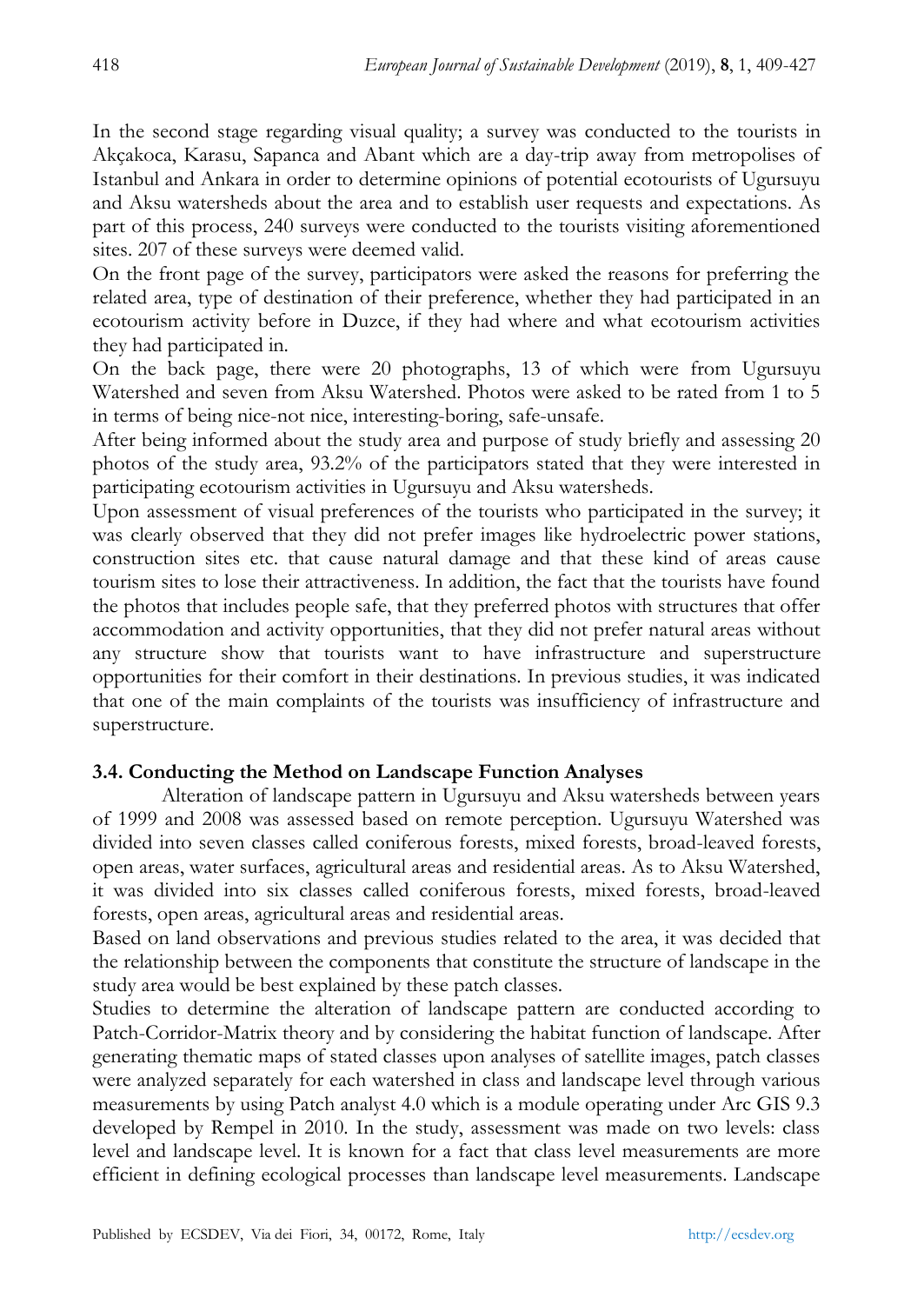level measurements were only included in order to exhibit general alteration tendency of the study area **(Table1, Table 2).**

**Table 1.**Alteration ratio of land cover/landscape pattern in Ugursuyu Watershed between years of 1999-2008

| Year<br>s | Conife<br>rous<br><b>Forests</b><br>(ha) | $\frac{0}{0}$ | Mixe<br>d<br>Fore<br>sts<br>(ha) | $^{0}/_{0}$ | Broad-<br>Leaved<br>Forest<br>s (ha) | $^{0}/_{0}$ | Ope<br>n<br>Area<br>s<br>(ha) | $^{0}/_{0}$ | Water<br>Surfac<br>es<br>(ha) | $^{0}/_{0}$ | Agricu<br>ltural<br>Areas<br>(ha) | $\frac{0}{0}$ | Resi<br>denti<br>al<br>Area<br>s<br>(ha) | $\frac{0}{0}$ |
|-----------|------------------------------------------|---------------|----------------------------------|-------------|--------------------------------------|-------------|-------------------------------|-------------|-------------------------------|-------------|-----------------------------------|---------------|------------------------------------------|---------------|
| 1999      | 4540                                     | $+137$        | 8945                             | $-41$       | 6320                                 | $-41$       | 3300                          | -8          | 320.29                        | $-97$       | 11550                             | $-28$         | 423                                      | -6            |
| 2008      | 10791                                    |               | 5270                             |             | 4206                                 |             | 3013                          |             | 9, 5                          |             | 8239                              |               | 394                                      |               |

**Table 2.** Alteration ratio of land cover/landscape pattern in Aksu Watershed between years of 1999-2008

| Years | Coniferou<br><b>Forests</b><br>s<br>(ha) | $\frac{0}{0}$ | Mix<br>ed<br>Fore<br>st<br>(ha) | $\frac{0}{0}$ | Broad-<br>Leave<br>d<br>Forest<br>s (ha) | $^{0}/_{0}$ | Open<br>Areas<br>(ha) | $\frac{0}{0}$ | Agricu<br>ltural<br>Areas<br>(ha) | $\frac{0}{0}$ | Residen<br>tial<br>Areas<br>(ha) | $^{0}/_{0}$ |
|-------|------------------------------------------|---------------|---------------------------------|---------------|------------------------------------------|-------------|-----------------------|---------------|-----------------------------------|---------------|----------------------------------|-------------|
| 1999  | 10638                                    | $-11$         | 6047                            | $-5$          | 2390                                     | $-46$       | 1936,                 | $+3$          | 6434                              | $+11$         | 180                              | $+444$      |
| 2008  | 9541                                     |               | 5758                            |               | 1706                                     |             | 2472                  |               | 7174                              |               | 986                              |             |

When Ugursuyu and Aksu watersheds were compared in terms of alteration in land cover/landscape pattern, it was observed that the amount of residential areas in Aksu Watershed has increased much more than Ugursuyu Watershed **(Figure 6).** In Aksu Watershed, the amount of residential areas has increased particularly in low elevation, flat or close-to-flat lands around Gölyaka town center. As to Ugursuyu Watershed, it was seen that amount of residential areas have increased around Central County, Beyköy and Ovapınar. It is estimated that since Circassian and Abkhaz populations dominate the villages of Ugursuyu Watershed, general population does not increase much, so the amount of residential areas decreases in the upper watershed.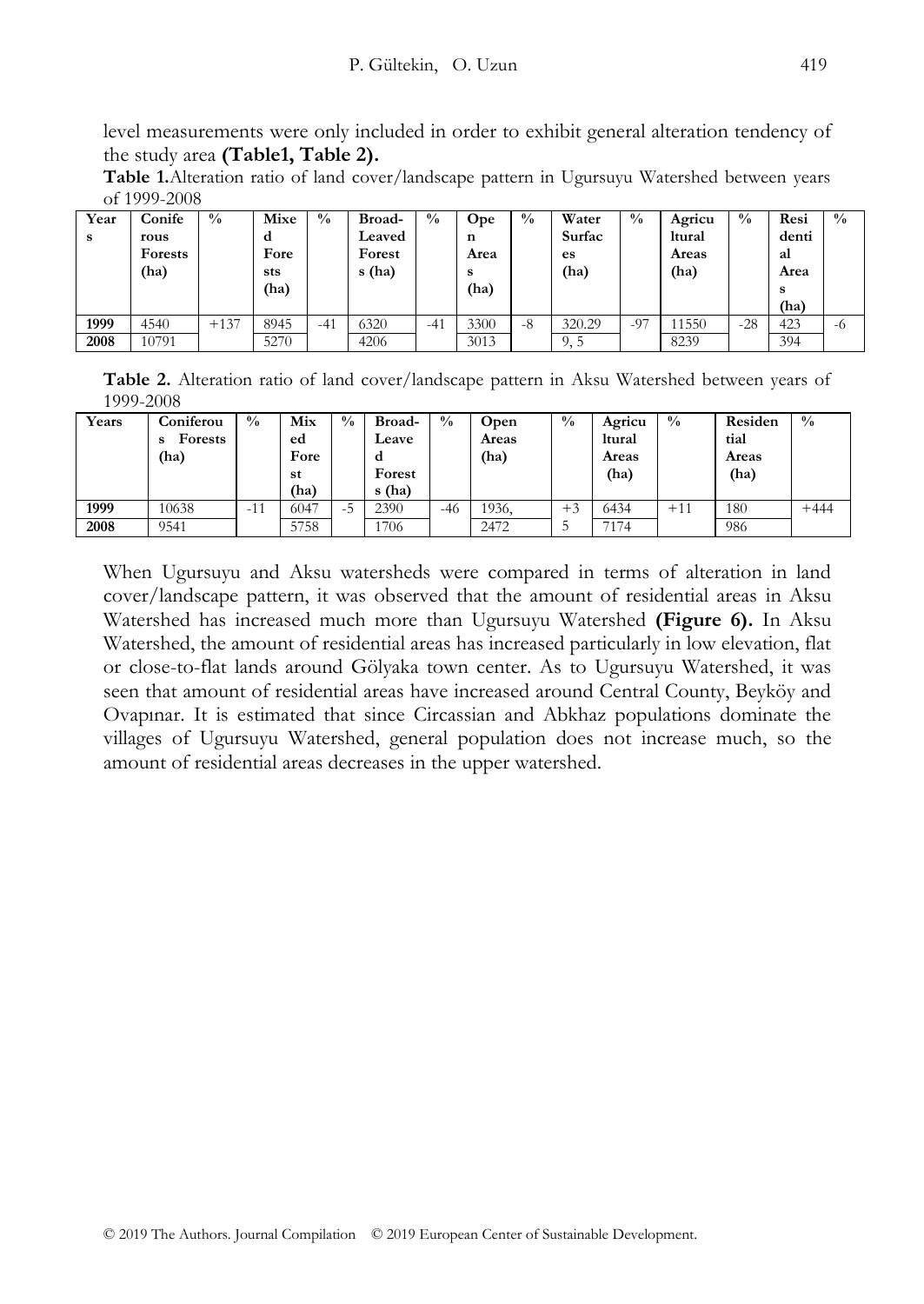

*Figure 6.Habitat Function Map of Ugursuyu and Aksu Watersheds*

It is estimated that residential areas and buildings have increased in the vicinity of Beyköy due to organized industry. Aksu Watershed has more Black Sea villages than Ugursuyu Watershed. Villages cover a wider area in a scattered manner in the upper watershed. However, since majority of population gather around Gölyaka, residential areas become dense in the lower watershed.

It was also seen that while the amount of coniferous forests has decreased in Aksu Watershed, it has increased in Ugursuyu Watershed. It was determined that the amount of agricultural areas in Ugursuyu Watershed has increased more than Aksu Watershed. It was determined that in both watersheds, there were negative alterations to land cover/landscape pattern within the period which is nearly a decade between 1999 Duzce Earthquake and 2008.

The changes in the forms of land use in these two neighboring watersheds are explained with the cultural identity of local community in the area, executed forestry policies and different morphological structures of the lands.Upon assessment of habitat function analyses in class and landscape levels, it was seen that the form of land use and the actions carried out in the study area between the years of 1999 and 2008 have caused the patches spotted in the land to increase, to shift places and consequently disintegrate the land cover, that the area has a heterogenic landscape mosaic, that the loss of habitat have increased and that there has been ecological disruption in both watersheds.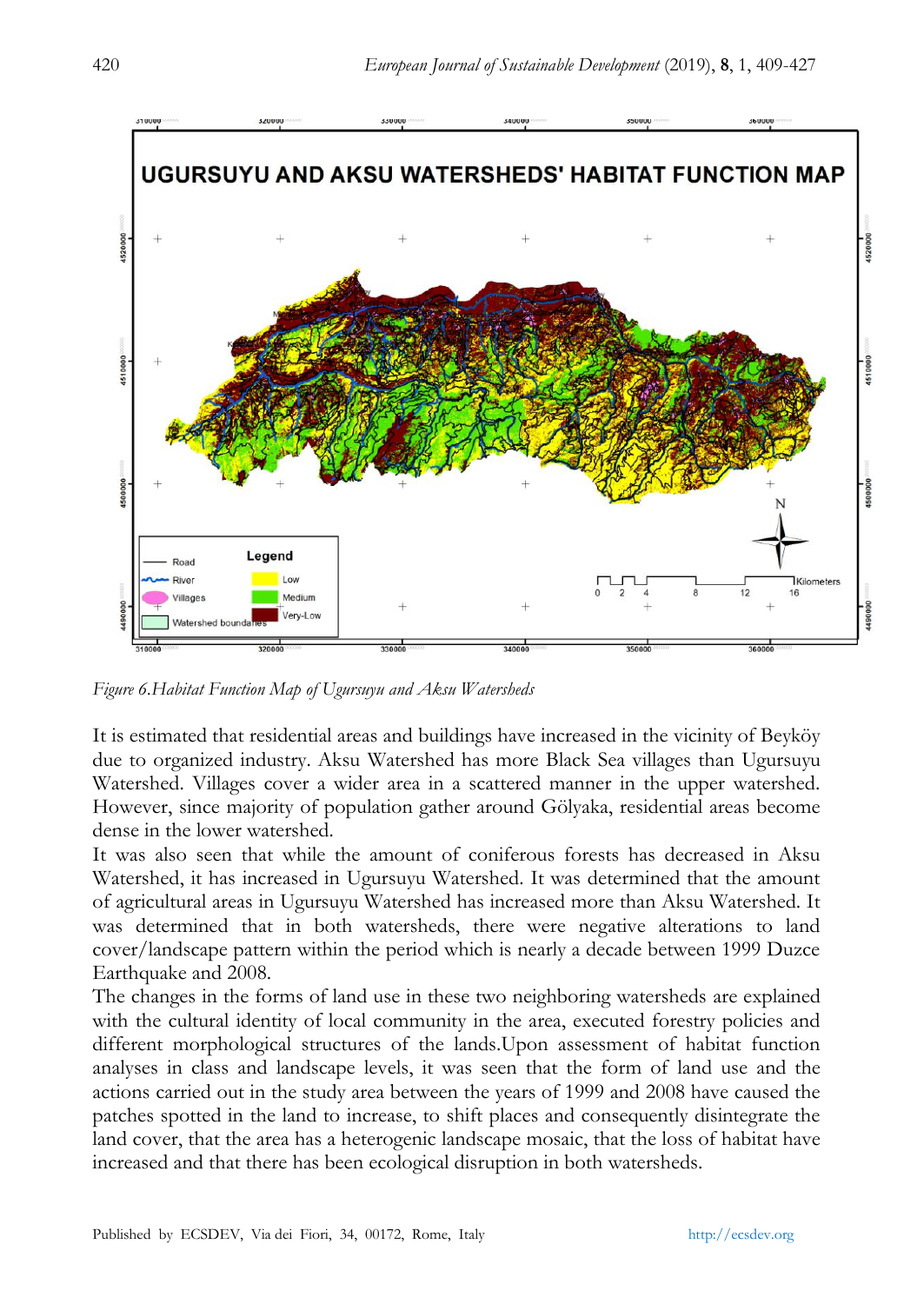#### **3.5. Participatory Planning Analyses**

In this stage, firstly stakeholder analysis was conducted, benefits, priorities, behaviors and values of each stakeholder were determined and mutual goals and purposes were established. A survey was conducted to 131 ecotourism stakeholders in order to measure "ecotourism perception." A 5-point Likert Scale was used for assessment of expressions about ecotourism perception. Firstly, these expressions were arranged according to an agreement scale between 1: strongly disagree and 5: strongly agree and levels of agreement of to these expressions was tried to be measured. Based on the reliability analysis of the survey, Cronbach's Alpha was determined as 0.94 for 77 expressions. Afterwards, surveys were evaluated through factor analyses.

These factors were named as Strategies for developing ecotourism, Contributions of ecotourism to local community, Obstacles to ecotourism, Interaction between ecotourists and local community, Negative effects of ecotourism on the life style of local community and Ecotourism sources**(Table 3).**

| <b>Factor Name</b>                         | Participation           |           |  |  |  |
|--------------------------------------------|-------------------------|-----------|--|--|--|
|                                            | <b>Arithmetic Means</b> | Standard  |  |  |  |
|                                            |                         | Deviation |  |  |  |
| Strategies for developing ecotourism       | 3,7221                  | 1,419     |  |  |  |
| Contributions of ecotourism to<br>local    | 3,6163                  | 1,36      |  |  |  |
| community                                  |                         |           |  |  |  |
| Obstacles to ecotourism                    | 3, 327                  | 1,358     |  |  |  |
| Interaction between ecotourists and local  | 2,4962                  | 1,343     |  |  |  |
| community                                  |                         |           |  |  |  |
| Negative effects of ecotourism on the life | 2, 180                  | 1,186     |  |  |  |
| style of local community                   |                         |           |  |  |  |
| Ecotourism sources                         | 2,6565                  | 1,2611    |  |  |  |

**Table 3.** Means and Standard Deviations of Factors

Opinions of the stakeholders who participated in the survey can be summarized as below: They think that local community looks optimistically towards the ecotourism activities in Ugursuyu and Aksu watersheds. However, they also think that the local community has not been sufficiently informed about the income-generating aspect of ecotourism, that there are not enough promotional and marketing works about the study area, that there are deficiencies about infrastructure and superstructure in the study area and that all these problems can be worked out through coordinated work of all stakeholders who may participate in ecotourism activities.

#### **3.5. Developing Landscape Plan and Strategies**

In order to ensure sustainable use of natural resources and minimize the influences of the ecotourism activities considered to be carried out in Ugursuyu and Aksu watersheds, a landscape plan was generated and strategies peculiar to the local area were developed through assessment of suitability analyses and landscape function analyses together.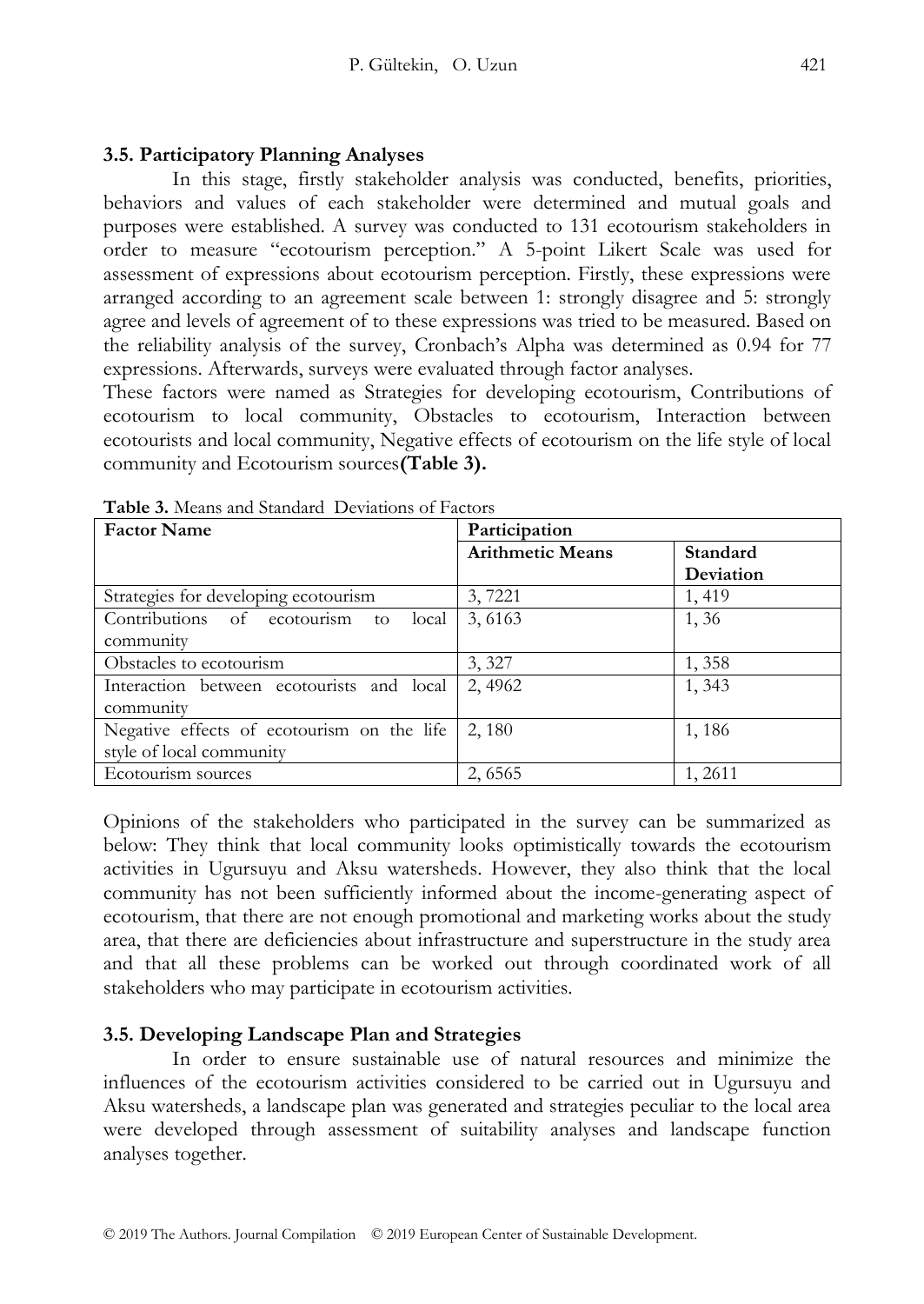First of all, visual and ecological quality maps of the study area were overlapped and visual and ecological features were assessed together. In order to define the areas that have common features and problems, visual and ecological quality maps, land use maps and ecotourism corridors that were obtained through environmental corridors method were all overlapped. Quality assessment was conducted for land use types which are "forests", "residential areas", "tourism", "open areas (pasture)" and "agriculture" in both watersheds. Separate planning decisions were developed for aforementioned land use types. Study area was assessed based on the land use conditions and the visual and ecological quality classification which was made according to PMUI (Physical Mapping Unit Index Based on the criteria of land use types and landscape quality, Ugursuyu and Aksu watersheds were divided into three regions called "Protection-Oriented Landscapes", "Landscapes of Limited Use" and "Landscapes of Controlled Use".

Protection-Oriented Landscapes In Terms Of Landscape Quality

This refers to the areas that possess a rare quality in terms of their natural and visual features and that need to be protected. These are forest areas with very high and high landscape quality and open areas with very high and high landscape quality (Uzun et al. 2010)**(Table 4).**

Landscapes of Limited Use In Terms Of Landscape Quality

This refers to the areas that are in harmony with their natural features and ecological structure, however open to public in some level, related to protection-oriented landscapes and may constitute buffer zones. These can be forest areas with medium landscape quality, agricultural areas with very high, high or medium landscape quality, open areas with very high, high, medium or low landscape quality and residential areas with very high and high landscape quality (Uzun et al. 2010)**(Table 4).**

Landscapes of Controlled Use In Terms Of Landscape Quality

This refers to the areas where influences of human activities are felt more than protection-oriented landscapes and landscapes of limited use and where residential, tourism and recreational activities are maintained. These can be residential areas with medium or low landscape quality, forest areas with low landscape quality, tourism areas with low landscape quality and open areas with low landscape quality (Uzun et al. 2010) **(Table 4).**

|                                       | <b>Ugur Watershed</b> |                | <b>Aksu Watershed</b> |                |  |
|---------------------------------------|-----------------------|----------------|-----------------------|----------------|--|
|                                       | Size (Ha)             | Ratio          | Size (Ha)             | Ratio          |  |
|                                       |                       | $\frac{10}{6}$ |                       | $\frac{10}{6}$ |  |
| <b>Protection-Oriented Landscapes</b> | 152.3                 | 41.7           | 84.7                  | 30.25          |  |
| Landscapes of Limited Use             | 178.7                 | 48.9           | 180.5                 | 64.2           |  |
| <b>Landscapes of Controlled Use</b>   | 8.5                   | 9.4            | 15.3                  | 5.6            |  |

**Table 4.** Protected and used areas in Ugursuyu and Aksu Watersheds

In the light of all assessments, "Execution and Consultative Board of Ecotourism" was founded in Ugursuyu and Aksu watersheds and it was structured for stakeholders of the study area as stated in **Figure 7.**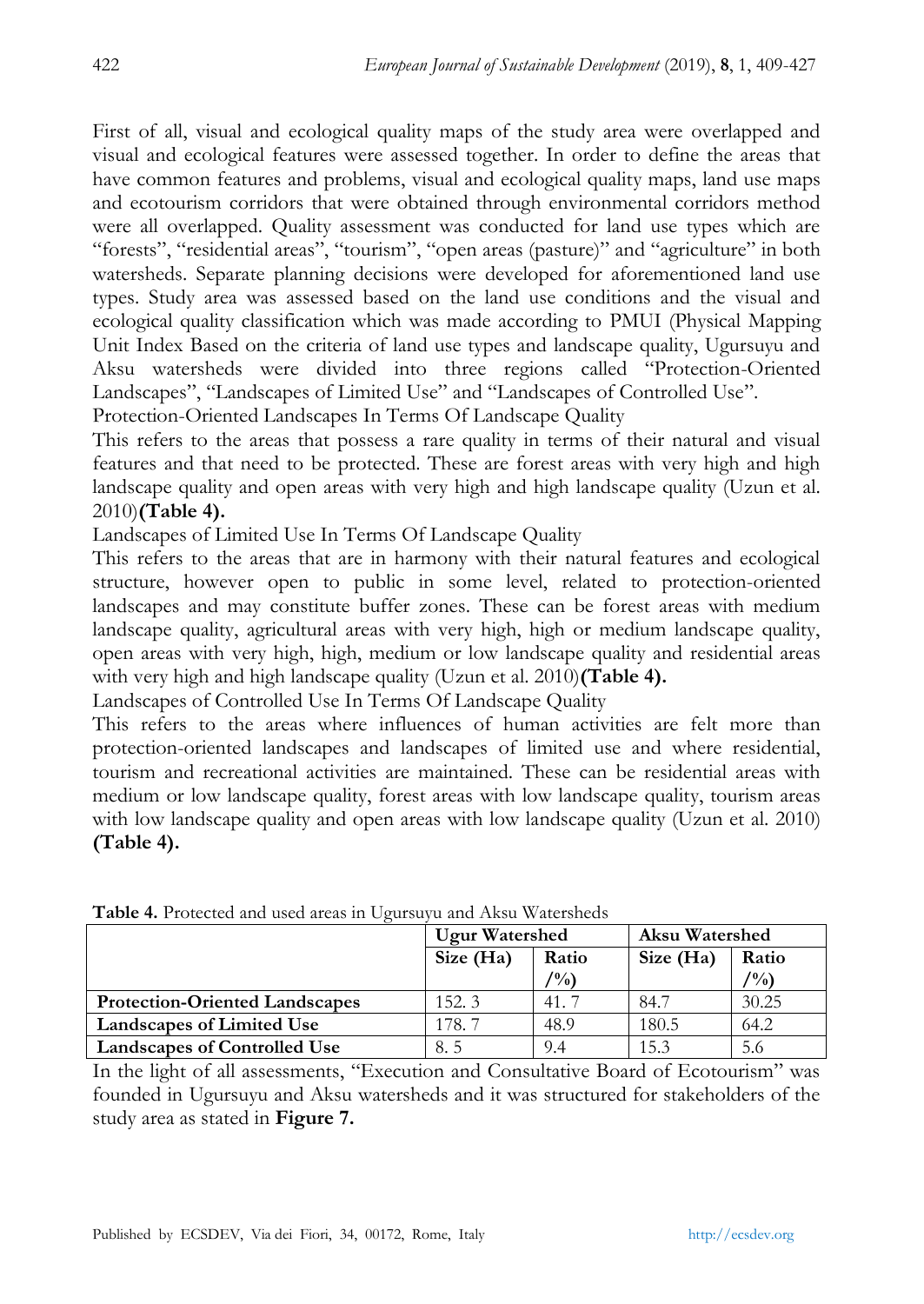

*Figure* **7.** *Ecotourism Management Council Model for Uğursuyu and Aksu Watersheds*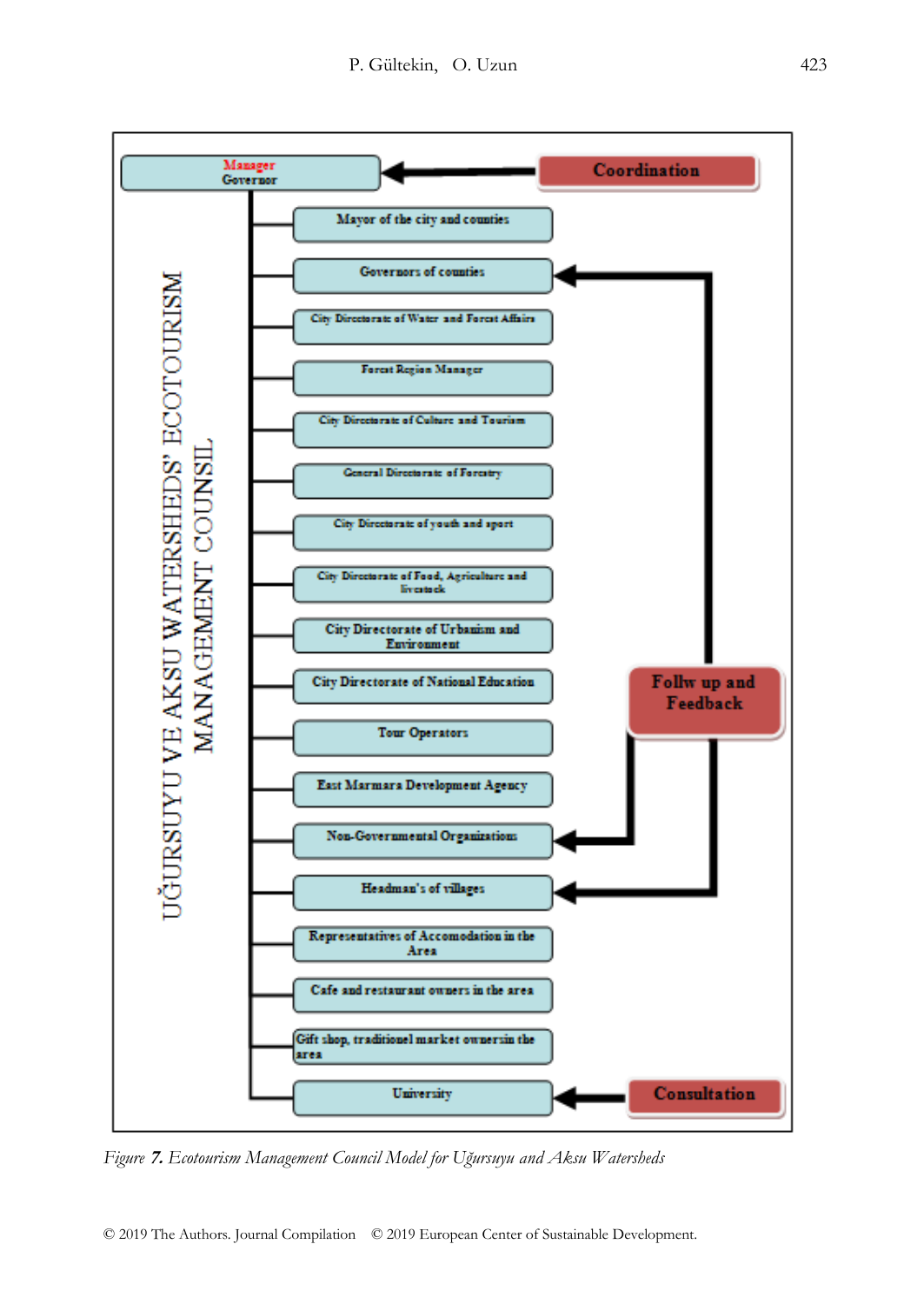## **Conclusion**

Landscape planning study that was made as part of the research addresses how to execute the planning process in a participatory manner in rural areas and how to assess ecological-based planning study and social data together in the sample of Ugursuyu and Aksu Watersheds. There is not a precedent ecological-based spatial planning study regarding the research area. The fact that population increases in country centers while it decreases in rural areas and disruptions in ecological, cultural and social aspects show that an ecological-based spatial planning study is needed.

In the light of assessments, results and suggestions are as below:

 It is seen that the study area has high ecotourism potential and that particularly Aydınpınar settlement stands out. Beyköy and Bıçkıyanı settlements are other important residential areas that have ecotourism potential.

 However, there are also areas that have low ecotourism potential in the study area. Problems of settlements that qualify as having low ecotourism potential are low number of young population, infrastructure and superstructure deficiencies and low level of ecotourism consciousness. The most important problem of the social life in the study area is the high level of emigration and decline in young population in the settlements. If natural and cultural resources of the area are sufficiently promoted in order to create resources for tourism, young population may be provided with optional sources of income.

 It was observed that the Caucasian and Black Sea communities in the area have reflected their cultural variety on alteration of landscapes. In this context, it was observed that life styles based on ethnic structure, different folkloric elements, traditions and customs, festivals and carnivals held in plateaus and residential areas by support of natural structure and natural protection areas, trekking routes, important exposure points, fishing sites, horse-riding areas and positive values contributed by waterfalls have played an important part on shaping the ecotourism activities in the area.

 It can be deduced that Ugursuyu Watershed is superior to Aksu Watershed in terms of ecotourism potential.

 In addition, run-of-the-river hydraulic power stations built on tributary rivers within the study area cause landslides and visual pollution on the road within the area and along their routes. Borrow pits within the area causes problems in the stream regime and pressure on the ecotourism.

 As a result of ecological-based analyses, it was observed that one of the most important problems that need to be solved in Ugursuyu and Aksu watersheds is rapid structural change and resulting rapid destruction of natural resources. It was determined that particularly in Aksu Watershed, residential areas have increased in a scattered and sectional manner.

 Based on the temporal changes in the area usage, it is necessary to follow the changes that occur in the physical structure of natural landscapes periodically and to evaluate their influences.

 The stakeholders think that local community looks optimistically towards the ecotourism activities in the study area. However, they also think that the local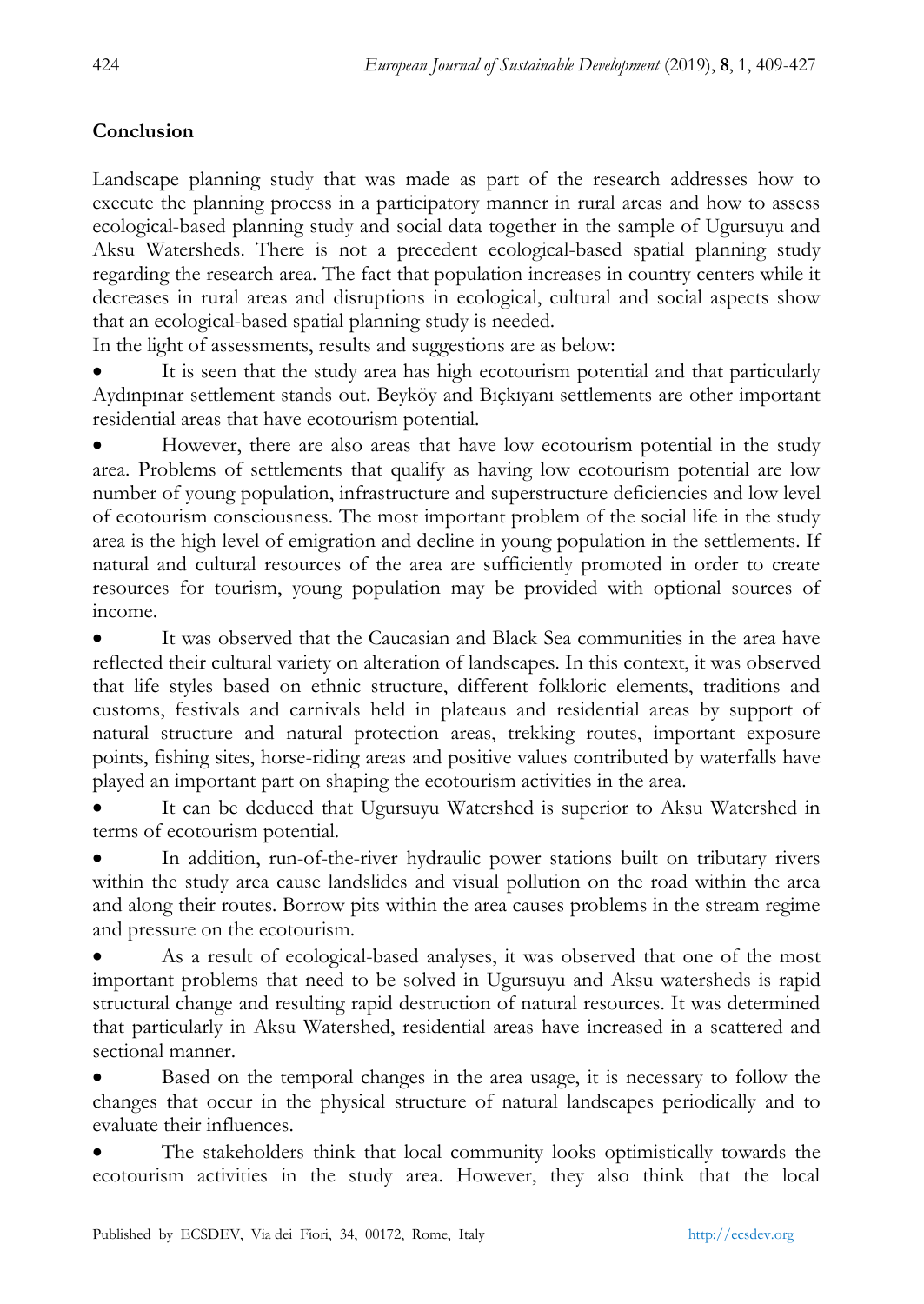community has not been sufficiently informed about the income-generating aspect of ecotourism, that there are not enough promotional and marketing works about the study area, that there are deficiencies about infrastructure and superstructure in the study area and that all these problems can be worked out through coordinated work of all stakeholders who may participate in ecotourism activities.

%93,2 of the tourists who constitute a significant stakeholder group stated that they might prefer the study area for ecotourism activities. Cooperation should be made with enterprises that give mass tourism service not only within the study area but in the vicinity of it and activities and service packages that will extend the duration of stay of the incoming tourists should be developed.

 The strategies that were developed for land use types like agriculture, forest, tourism, settlement and pasture provide the related establishments and corporations an opportunity to make location-based decisions about ecotourism activities.

 Landscape plan and approaches created as part of the study will have significant contributions to determination of protection areas, areas of limited use and areas of controlled use in long-term development plans prepared for national parks and nature parks where ecotourism activities are carried out frequently.

As a result, landscape plans or landscape planning approaches for planning and management of ecotourism activities are necessary and should be created in order to take sustainable decisions about natural resources. Besides, as emphasized in European Landscape Convention, landscape planning should be integrated with sectors including ecotourism such as agriculture, housing, industry and forestry. As a study to be based on this one, it is suggested that sub-scale plans be made for residential areas with high ecotourism opportunities in Ugursuyu and Aksu watersheds. Activity planning for various nature sports (trekking, navigation, camping with tents, horse riding, etc.) should be made based on the location choice criteria.

#### **References**

- Açıksöz S., Görmüş S. ve Karadeniz N.,(2010).Determination of ecotourism potantial in national parks: Küre Mountains National Park, Kastamonu-Bartın, African Journal of Agricultural Research, Vol. 5 (8), 589-599.
- Akova O., Yerel halkın turizmin etkilerini algılamalarına ve tutumlarına yönelik bir araştırma, Akademik İncelemeler Dergisi, Sayı:2 Cilt:1, (2006).
- Bekiroğlu M (2008).Ecotourism evaluation of natural and culturel characteristics of Uçmakdere, Master's Thesis*,* Namık Kemal UniversityInstitue of Science, Tekirdag Turkey.
- BLM (2010) VRM System.<http://www.blm.gov/nstc/VRM/vrmsys.html>

Boyd S.W., Butler S.W., (1996) Managing ecotourism: an opportunity spectrum approach, Tourism Management, Vol. 17, No. 8, 557-566.

- De Groot, R. S., Alkemade, R., Braat, L., Hein, L., & Willemen, L. (2010). Challenges in integrating the concept of ecosystem services and values in landscape planning, management and decision making. Ecological Complexity, 7(3), 260-272.
- Fung, T., & Wong, F. K. (2007). Ecotourism planning using multiple criteria evaluation with GIS. Geocarto International, 22(2), 87-105.

General Command of Mapping 1/25000 Topology maps 1997.

Gültekin P, Uzun O., (2012). Determination of Eco-tourism potential of Düzce Ugursuyu and Aksu Basins and Landscape Management. African Journal of Business Management, 6(9), 3428-3437.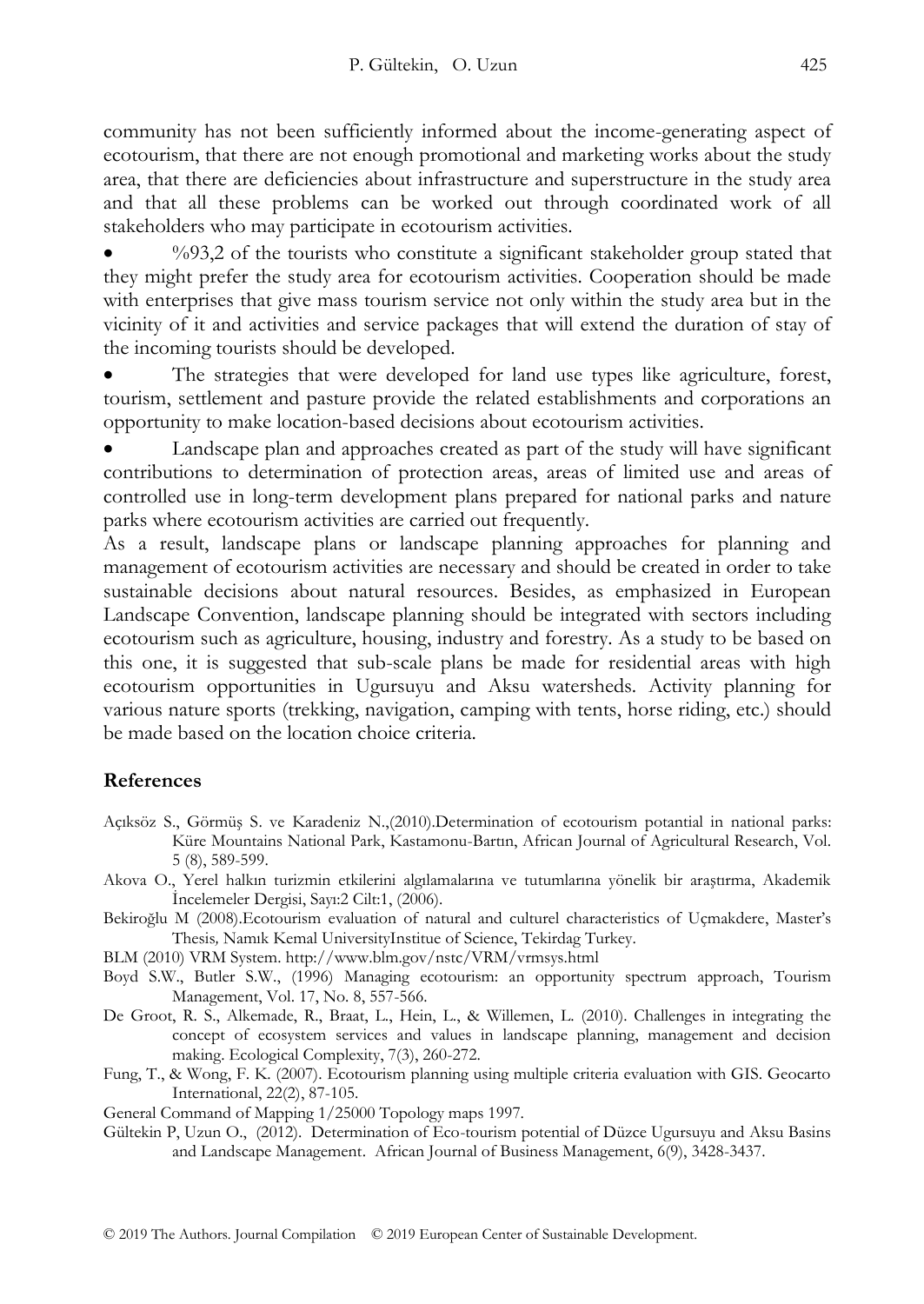- Gültekin P.,Gültekin Y.S., Uzun O. (2016).Stakeholder Analysis and Stakeholder Governance in Participatory Ecotourism Planning for Turkey. 1. International OsmaneliSocial Science Congress, Bilecik.
- Gültekin P.,Gültekin Y.S., Uzun, O. (2014).The Relationship between local people and ecotourism in Participatory Planning: Example of Düzce Aydınpınar Village Uluslararası Odundışı Orman Ürünleri Sempozyumu Kahramanmaraş.
- Gültekin P.,,Gültekin Y.S., Uzun, O. (2015). Investigation of Conflict Management in Ecotourism in Düzce Uğursuyu and Aksu Basin. IV. Socio- economic problems Congress 29-43.Trabzon.
- Gültekin P.,Gültekin Y.S., Uzun, O. (2013). Developing Participatory Ecotourism Perception Scale in Düzce Uğursuyu and Aksu Basins Landscape Architecture V. Congress, Adana.
- Gültekin P., Gültekin Y.S. (2011). Ecological Perspective of Natural and Cultural Landscaping Elements Affecting Ecotourism: Example of Gölyaka. Ecology 2011 Symposium, Düzce.
- Gültekin Y.S., Gültekin P., (2012). Suggestions on the Protection and Improvement of the Recreational Value of Kabatepe Forest Camp - Caravan and Camping Area. I.Recreation Researches Congress, Antalya.
- Gültekin, P., Gültekin Y.S. (2015). Evaluation of Ecotourism Perceptions of Düzce University Forest Faculty Students, Ecology 2015 Symposium, Sinop.
- Herrmann, S., & Osinski, E. (1999). Planning sustainable land use in rural areas at different spatial levels using GIS and modelling tools. Landscape and urban planning, 46(1), 93-101.
- Hersperger, A.M. (1994) Landscape ecology and its potential application to planning. Journal of Planning Literature 9: pp. 15-29.
- Koschke, L., Fuerst, C., Frank, S., & Makeschin, F. (2012). A multi-criteria approach for an integrated landcover-based assessment of ecosystem services provision to support landscape planning. Ecological Indicators, 21, 54-66.
- Leitão, A. B., & Ahern, J. (2002). Applying landscape ecological concepts and metrics in sustainable landscape planning. Landscape and urban planning, 59(2), 65-93.
- Lewis PH (1964). Quality Corridors for Wisconsin, Landscape Architecture Quarterly, pp. 100-107
- Lewis P.,(1998) Environmental corridors land use planning guide, Land Information Bulletin, Technical Paper, No:1.
- Marsh, W.M., (1991). Landscape Planning. Environmental Applications, 2nd Edition. Wiley, New York, 340 pp.
- MTA 1/25 000 General Directorate of Mineral Research and Exploration Ankara, (2008).
- Pickett, S. T., Cadenasso, M. L., Grove, J. M., Nilon, C. H., Pouyat, R. V., Zipperer, W. C., & Costanza, R. (2008). Urban ecological systems: linking terrestrial ecological, physical, and socioeconomic components of metropolitan areas. In Urban Ecology (pp. 99-122). Springer US.
- Rempel R.,Centre for Northern forest ecosystem research (Ontario Ministry of NaturalResources), Lakehead University Campus, Thunder Bay, Ontario. <http://flash.lakeheadu.ca/~rrempel/patch/> (Erişim Tarihi: December 2013).
- Şahin Ş (2003). European Landscape Convention , Chambers of Landscape Architect, Journal of Landscape Architecture, Number: 1, 52-54, Ankara.
- Steiner, F. R. (2012). The living landscape: an ecological approach to landscape planning. Island Press.
- Termorshuizen, J. W., Opdam, P., & Van den Brink, A. (2007). Incorporating ecological sustainability into landscape planning. Landscape and urban planning, 79(3), 374-384.
- Tassinari, P., Torreggiani, D., & Benni, S. (2013). Dealing with agriculture, environment and landscape in spatial planning: a discussion about the Italian case study. Land Use Policy, 30(1), 739-747.
- Uzun O, Gültekin P (2011). Process analysis in landscape planning, the example of Sakarya/Kocaali, Turkey, Scientific Research and Essays (SRE). 6(2): 313-331.
- Uzun O., Gültekin P., Gültekin Y.S. (2015). Assessment of participatory ecotourism planning and management using by different stages of basin scale. MACODESU 2015, Trabzon.
- Uzun O, Müderrisoğlu H (2011). Visual landscape quality in landscape planning: Examples of Kars and Ardahan cities in Turkey , African Journal of Agricultural Research, 6(6), 1627 – 1638.
- Uzun O, Dilek F, Çetinkaya G, Erduran F, Açıksöz S (2010). Landscape management, conservation and planning project of Suğla wetland watershed and Bozkır-Seydişehir-AhırlıYalıhüyük counties in Konya province. 1-2 Report. Ministry of Environment and forest, General directorate of nature protection and natural parks. Ankara-Turkey.